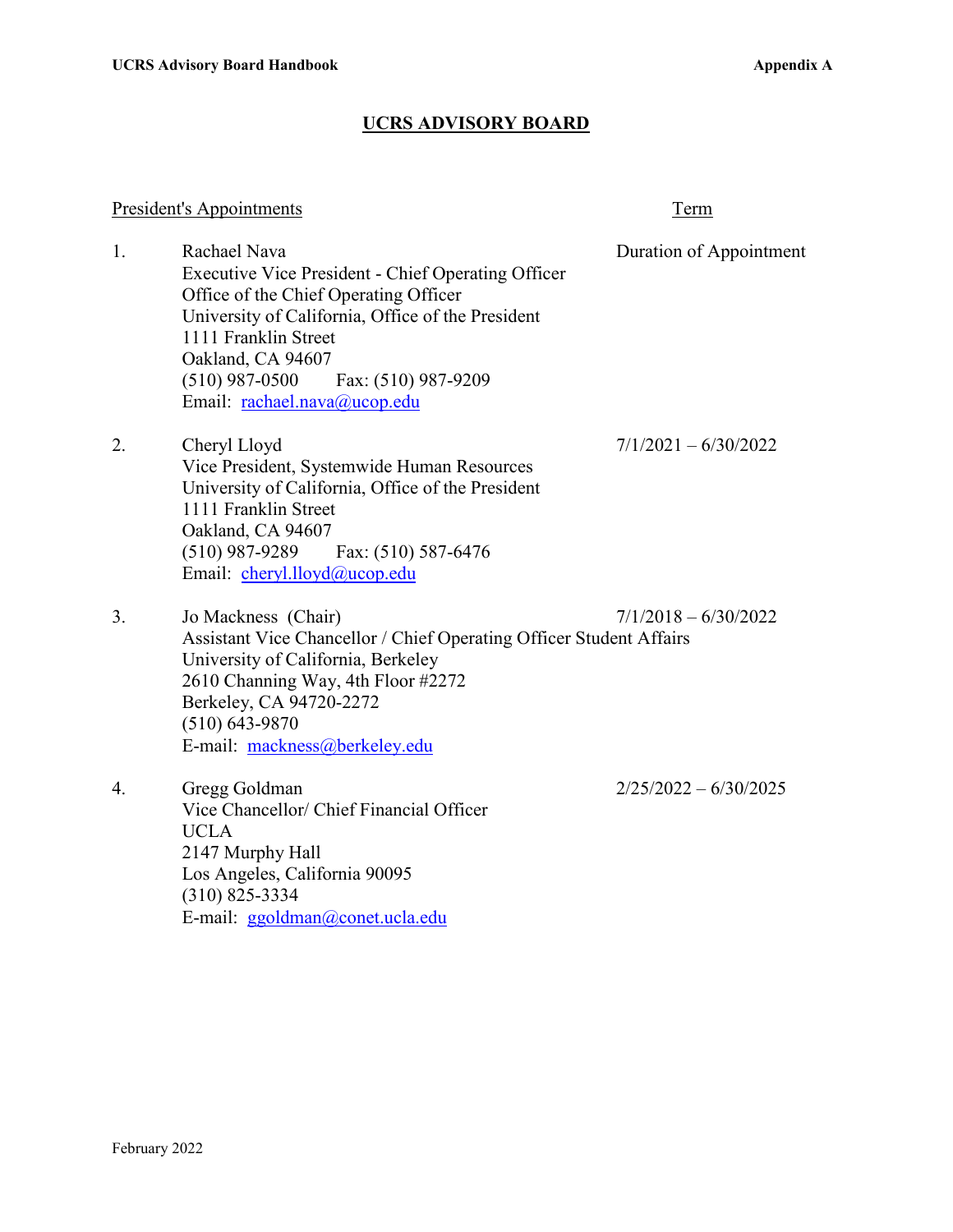| Ex-Officio                             |                                                                                                                                                                                                                                                    | <b>Term</b>                         |
|----------------------------------------|----------------------------------------------------------------------------------------------------------------------------------------------------------------------------------------------------------------------------------------------------|-------------------------------------|
| 1.                                     | Jagdeep Singh Bachher<br>Chief Investment Officer, VP Investments<br>University of California, Office of the President<br>1111 Franklin Street<br>Oakland, CA 94607<br>$(510)$ 987-0260<br>Fax: (510) 987-9651<br>E-mail: Jagdeep.Bachher@ucop.edu | Duration of Appointment             |
| 2.                                     | Dr. Henry (Harry) Powell<br>Chair, Council of UC Emeriti Associations<br>9500 Gilman Drive #0612<br>La Jolla, CA 92093<br>$(858) 657 - 6772$<br>E-mail: hpowell@ucsd.edu                                                                           | Duration of Appointment             |
| 3.                                     | John Meyer<br>Chair, Council of UC Retiree Associations<br><b>UC Davis Retiree Center</b><br>One Shields Avenue<br>Davis, CA 95616<br>$(530)$ 753-7608<br>E-mail: john.meyer@live.com                                                              | Duration of Appointment             |
| <b>Academic Senate Representatives</b> |                                                                                                                                                                                                                                                    | Term                                |
| 1.                                     | Terrence (Terry) Hendershott<br>Professor, Haas School of Business<br>University of California, Berkeley<br>596 Faculty Bldg.<br>Berkeley, CA 94720-1900<br>$(510) 643-0619$ Fax: $(510) 643-1412$<br>E-mail: hender@haas.berkeley.edu             | $7/1/2020 - 6/30/2024$              |
| 2.                                     | Henning Bohn<br>Professor, Economics<br>University of California, Santa Barbara<br>2127 North Hall<br>Santa Barbara, CA 93106<br>$(805) 893 - 4532$<br>E-mail: henning.bohn@ucsb.edu                                                               | $7/1/2019 - 6/30/2023$ <sup>1</sup> |

<span id="page-1-0"></span><sup>&</sup>lt;sup>1</sup> Second term